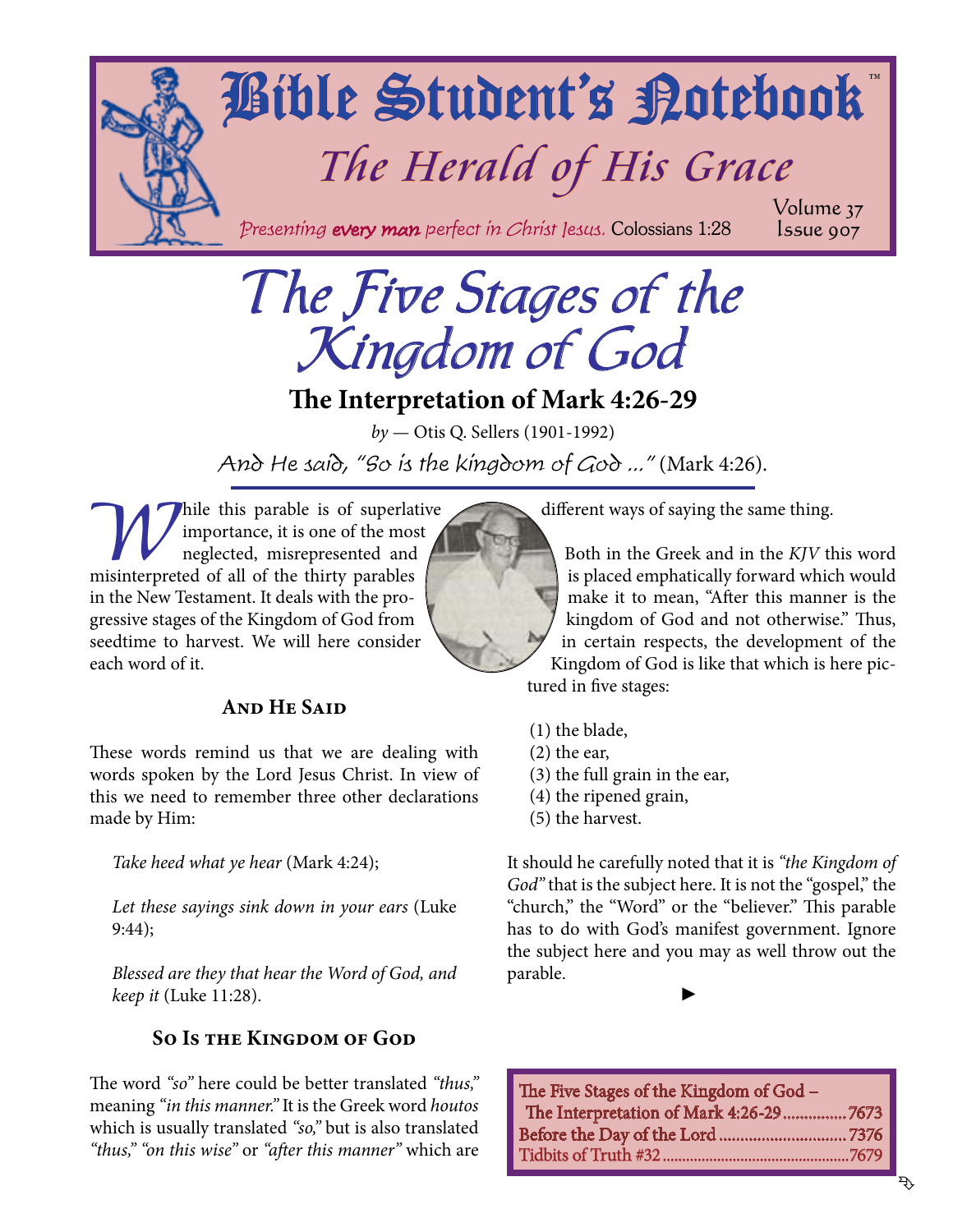#### <span id="page-1-0"></span>**As if a Man Should Cast Seed into the Ground**

Since this parable has little to do with the sower, we do not need to identify the one who planted the seed.

This does not refer to Christ. Of course, the fact that the Lord did plant the seed of divine government in the Earth<sup>1</sup> seems to make Him in some respects parallel with the sower; however, because the sleeping during the night is not applicable to Him, and neither is the expression *"he knoweth not how,"* we will simply run into difficulty if we make the sower to be Christ.

Thus, it is apparent that these opening words simply

*–* "The Earthly Ministry of Jesus Christ," Clyde L. Pilkington, Jr., *[Bible Student's Notebook](http://www.studyshelf.com/art_pilkington_jc-earthly.pdf)* #6;

- *–* "Our Lord's Earthly Ministry," William Tucker Broad, *[Bible Stu](http://www.biblestudentsnotebook.com/bsn607.pdf)[dent's Notebook](http://www.biblestudentsnotebook.com/bsn607.pdf)* #607;
- *–* "Christ's Personal Ministry," Arthur C. Lambourne, *[Bible Stu](http://www.biblestudentsnotebook.com/bsn887.pdf)[dent's Notebook](http://www.biblestudentsnotebook.com/bsn887.pdf)* #887.

Bible Student's Notebook™

Paul Our Guide – Christ Our Goal ISSN: 1936-9360

Volume 37, No. 907 – February 14, 2022 *Scripture education in a weekly format!*

- This free electronic publication is dedicated to:
- the absolute sovereignty and deity of God (Romans 11:36);
- the proclamation of the riches of God's abundant, exceeding grace (Romans 5:20; 11:6; Ephesians 1:7);
- $\bullet\,$  the affirmation that God will save all through the death, burial and resurrection of Christ (I Timothy 2:3, 4; 4:10; Titus 2:11);
- the universality of death and resurrection (I Corinthians 15:21);
- • the unique gospel of Paul which he calls "my gospel" (Romans 2:16; 16:25; II Timothy 2:8; I Corinthians 15:1-4; Acts 13-28; Acts 20:24);
- the "preaching of Jesus Christ, according to the revelation of the mystery, which was kept secret in ages past" (Romans 16:25);
- the epistles of the present Secret Administration being Ephesians & Colossians (Ephesians 3:2, 9; Colossians 1:25);
- true freedom and liberty apart from law (Galatians 5:1);
- the organic nature of the One Body (Ephesians 4:16);
- the Secret Administration, being the operational revelation for today (Ephesians 3:9);
- the unprophesied, Celestial hope and calling of the One Body (Colossians 3:4);
- the distinct message and ministry of Paul, the apostle to the nations (Ephesians 3:1-3);
- the importance of receiving all whom Christ has received (Romans 14-15);
- the recovery of rich Biblical truth that has too long remained hidden under the veils of traditionalism, prejudice, misunderstanding and fear (Mark 7:7, 13);
- the completeness of the believer in Christ (Colossians 2:10), with: total freedom from sins (Colossians  $1:14$ );

set the stage in order to lead us into the real message of the parable that comes later.

#### **And Should Sleep, and Rise Night and Day**

This phrase is idiomatic, and it means that this sower went about his ordinary affairs, maintaining his habitual mode of life, doing nothing more about the seed that was sown.

#### **And the Seed Should Spring and Grow Up, He Knoweth Not How**

Again, we cannot apply these words to the Lord Jesus, since He knows perfectly how seeds grow into plants and produce after their kind, how God gives to each seed a body as it pleases Him, and to every seed his own body (I Corinthians 15:38).

#### **For the Earth Bringeth Forth Fruit of Herself**

In regard to the Kingdom of God these words tell us

– union in His death, burial and resurrection and ascended seated position among the celestials (Romans 6; Ephesians 2:6); – adult sonship position (Ephesians 1:5). This publication is the product of humble efforts of ordinary men intended to stimulate the earnest study of Scripture. We do not claim infallibility for the contents of this publication; thus they are not meant to imply finality on any subject discussed, or that further research would not add further light from the Word of God. God's storehouse of truth is inexhaustible, so draw on its wealth by prayerful study. Our readers are asked to be as the Bereans and search the Scriptures (Acts 17:10-11; I Thessalonians 5:21). This publication is not connected with any "church," "denomination," "movement," "organization," "mission," "creed," "meeting," "school," "conference" or "fellowship." *We are always open for discussion, but never for disputation.* – André Sneidar **Bible Student's Notebook**™ PO Box 265, Windber, PA 15963 Office: (800) 784-6010 – Local: (814) 701-0063

bsn@studyshelf.com

Clyde L. Pilkington, Jr. – Editor André Sneidar – Executive Editor

Associate Editors: J. Blake Botner, Mark Peters, Mark Vogt Assistant Editors: James Fine, Gary Ingison

#### Managers and Assistants

Clyde L. Pilkington, III, Nathan H. Pilkington, Stephen Hill

*For definitions of abbreviations/acronyms, see the [online key](http://studyshelf.com/abbreviation-key.pdf).*

Copyright © 1989-2022 Bible Student's Press™

**<sup>1.</sup>** [*Editor:*] While Christ is not the "sower" of this particular parable, doubtless, His prior earthly ministry, as recorded in Matthew, Mark, Luke and John, was certainly that of sowing the seeds of the Kingdom of Heaven, that one day will reap a full harvest. For more information on this theme see the following articles: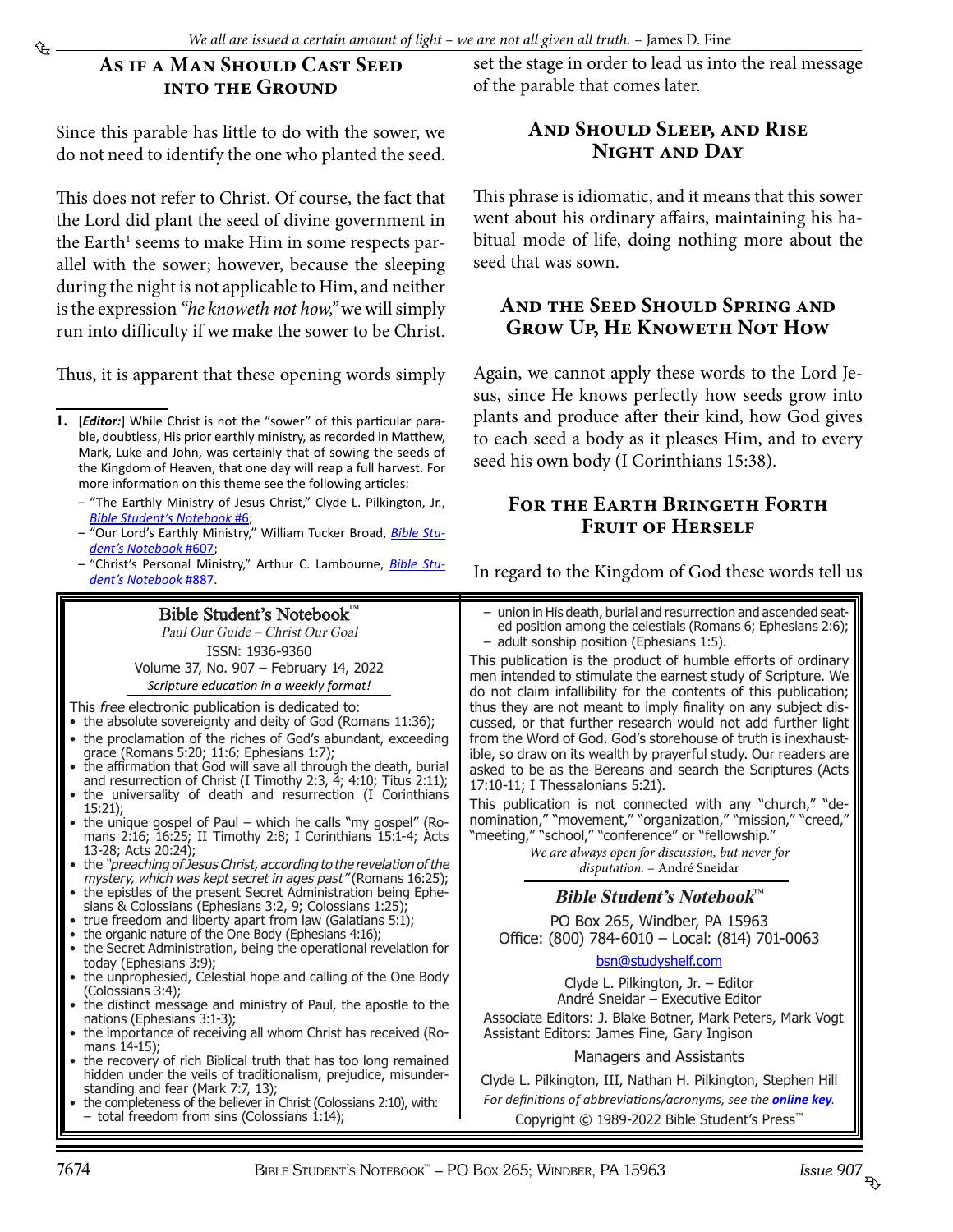<span id="page-2-0"></span>that it is wholly supernatural, the work of God, and not the product of human actions. The Kingdom is coming whether men want it or not, and whether they receive it or not. The Lord Jesus Christ becomes King by an act of God, and His government becomes a reality by a divine assumption of manifest sovereignty.

The seed of divine government was planted when God predicted it in the Old Testament by such declarations as,

*Thou shalt judge the peoples righteously, and govern the nations upon Earth* (Psalm 67:4).

Just as the Earth automatically brings forth fruit because of the seed that is placed in it, so will divine government appear and develop because of what God has already done. All of this is in harmony with God's great promise in Isaiah 61:11,

*For as the Earth bringeth forth her bud, and as the garden causeth the things that are in it to*  spring forth; so the LORD GOD will cause righ*teousness and praise to spring forth before all nations.*

### **First the Blade, then the Ear.**

If words mean anything, then the words we have here tell us something about the first two stages of the Kingdom of God. The blade stage of the Kingdom of God began when God raised Jesus from among the dead. Men had done their worst, but God intervened and reversed what they had done. Divine sovereignty asserted itself in His resurrection. The blade stage

of the Kingdom of God is seen in the early days of the Acts period when even devout men had to say, *"What meaneth this?"* (Acts 2:12).

When we consider the character of growing grains, especially the grasses which are certainly in view here, such as wheat, oats, rye or barley, we see that these appear first as a grass-blade, a time when all grains look alike.

The farmer knows what these blades are because he planted the seed; but anyone else would need to ask, "What is it?" However, grains quickly pass from the blade stage to the ear stage. At this point the various grains have certain characteristics and those familiar with these can easily identify them.

Even so it was with the Kingdom of God in the Acts period. Very quickly it passed into the ear stage and its prophesied characteristics began to show forth.

*This is that which was spoken by the prophet Joel*  (Acts 2:16).

These were the sure words of Peter.

From this time forth it was evident that the longpromised Kingdom of God was a reality upon the Earth, even though only in part.

The Acts period, as a whole, made up the blade and ear stage of the Kingdom of God. These are now complete, and God's purpose was finished in them. We need not speculate as to just when one stage end-

*(see Stages, [last page\)](#page-7-0)*



58 pp., PB *See [order form](http://studyshelf.com/orderform-studyshelf.pdf) under "Compilations."*

# *[Paul's Priestly Ministry](http://www.studyshelf.com/compilations.htm#7003) (A Compilation)*

Prior to the revelation of the present *Secret Administration* found in Ephesians and Colossians, Paul's ministry was a *prophetic* light *"to the Gentiles"* (Acts 13:47) under the auspices of Israel (Isaiah 49:6), Paul himself *"acting as a priest"* (Romans 15:15- 16, *CV*). During his earlier ministry, by his own admission, his teaching was limited to what *"the prophets and Moses did say should come"* (Acts 26:22), proclaiming *"the hope of Israel"* (Acts 28:20). This vital key is crucial to the proper understanding of the epistles which Paul wrote prior to Ephesians, letters which were *"out of an installment"* (I Corinthians 13:9-10, 12, *CV*).

This is a collection of eight important articles, by four authors: Vladimir Gelesnoff (1877-1921), A.E. Knoch (1874-1965), Adlai Loudy (1893-1984), and Clyde L. Pilkington, Jr.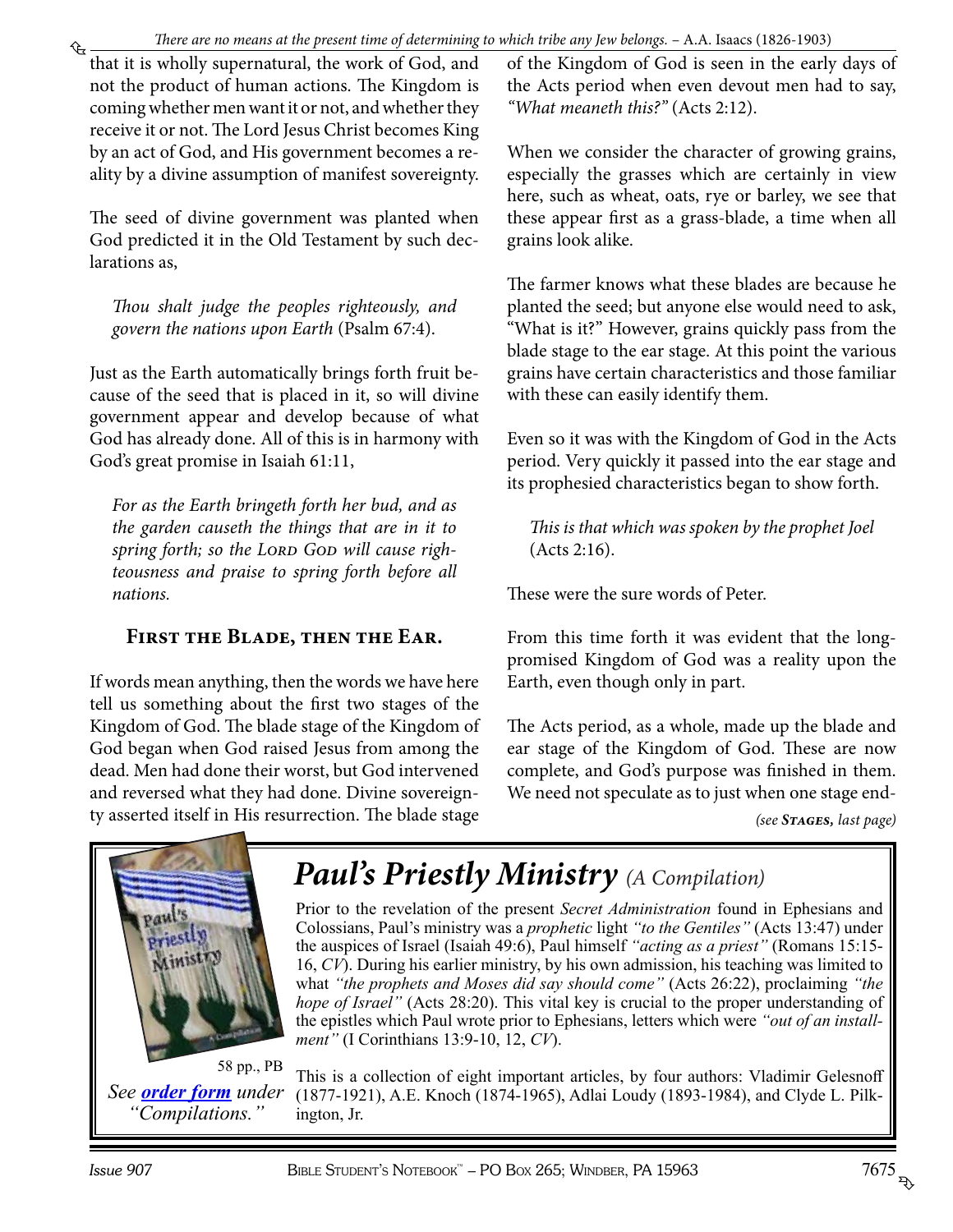# Before the Day of the Lord *by —* Otis Q. Sellers (1901-1992)

Those who follow the Darby-Scofield system<br>of prophetic interpretation, also known as<br>the dispensational-premillennial school,<br>put great emphasis on the coming of the "Day of the of prophetic interpretation, also known as the dispensational-premillennial school, put great emphasis on the coming of the *"Day of the Lord"* in their written and spoken messages, especially so in the popular fast-selling books on prophecy which are so ubiquitous today.

<span id="page-3-0"></span>₠

They, as a rule, begin the *"Day of the Lord"* with the Second Coming of Jesus Christ, although many start it seven years before with what they call "the rapture." They put great emphasis on the terrors of this sevenyear period, seldom failing to quote Isaiah 13:9-11.

*Behold the Day of the Lord cometh, cruel both with wrath, and fierce anger, to lay the land desolate: and He shall destroy the sinners thereof out of it. For the stars of the Heaven and the constellations thereof shall not give their light: the sun shall be darkened in his going forth, and the moon shall not cause her light to shine. And I will punish the world for their evil, and the wicked for their iniquity; and I will cause the arrogancy of the proud to cease, and will lay low the haughtiness of the terrible.*

This is a very popular passage with many self-styled Evangelical preachers today who believe it is their duty to scare people into making a decision for Christ. They find such passages to be very useful

tools, especially when elaborated with accompanying dramatics, histrionics, and the dogmatic matching of biblical prophecies with current events.

Part of the orchestration of evangelistic services is to time the invitation for people to "come to Christ" at the same moment they have been seized by a paroxysm of fear concerning the terrors of the *"Day of the Lord."* This opportunistic exploiting of people's anxieties merits the severest condemnation.

However, one thing that is apparent concerning these heralds of coming doom, these proclaimers of "Armageddon Now," is that they ignore altogether that the glorious *"Day of Christ"* (Philippians 1:6, 10; 2:16) precedes the *"Day of the Lord,"* and none of them have anything to say about those marvelous divine activities which God's Word explicitly says will take place before the great and notable *"Day of the Lord"* comes. These are ignored, disdained and passed over as if they were unworthy of any consideration. It is quite plain that this is done because the recognition of them would throw the proverbial monkey wrench into almost all prophetic schemes and timetables.

No certain event is revealed in Scripture that will mark the beginning of the *"Day of the Lord."* It comes *"as a thief in the night"* (II Peter 3:10). Its time period will be a reality the moment that God removes the last of the restraints that He placed upon mankind

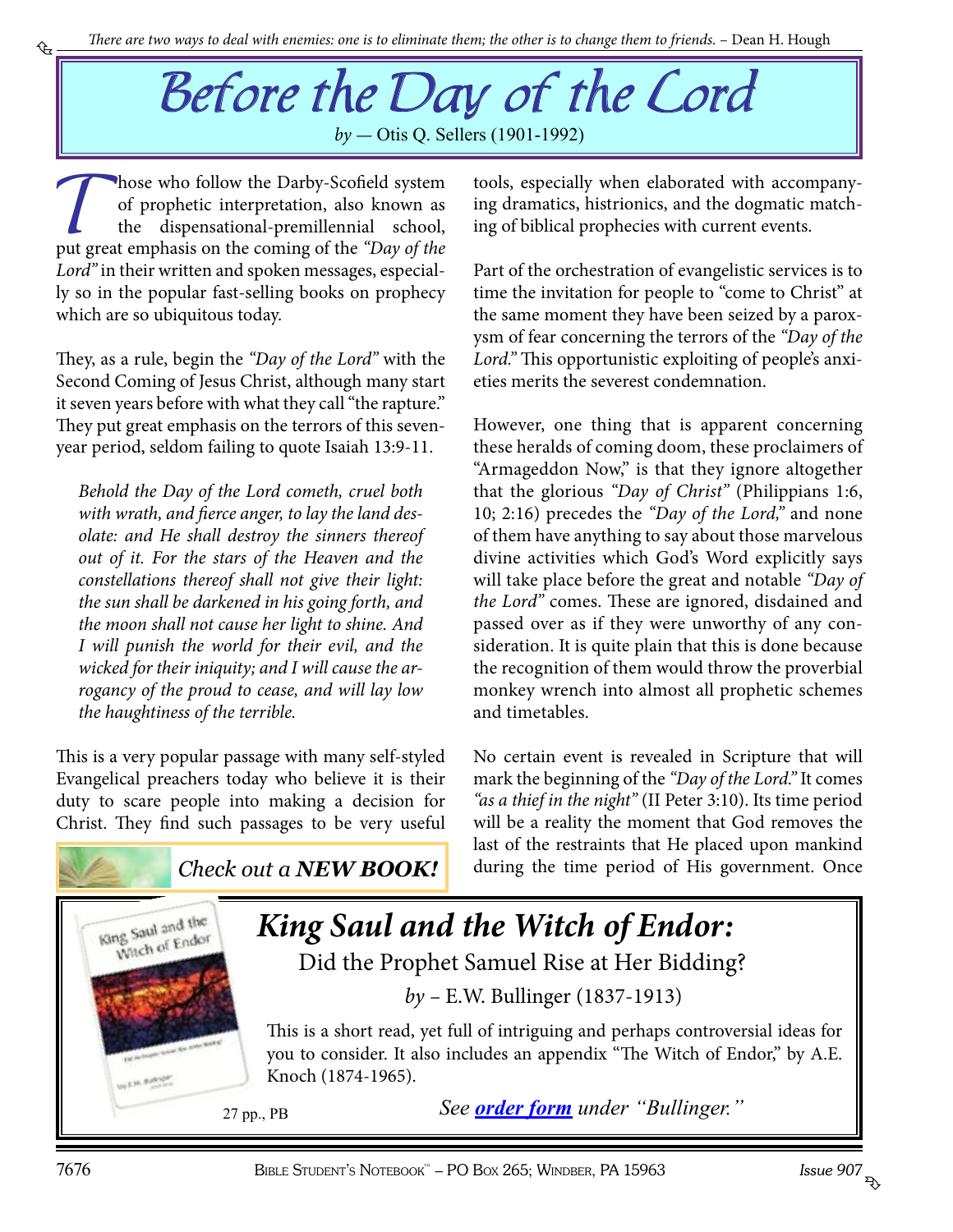<span id="page-4-0"></span>⇧ again, all nations will be permitted to walk after their own ways, and this will make possible the divine testing of all who have lived under and enjoyed the rich blessings of the Kingdom of God. In the *"Day of the Lord"* we find such events as:

- the emergence of the man of sin (II Thessalonians 2:3);
- the final week (seven years) of Israel's seventy weeks as prophesied by Daniel (9:27);
- the desecration of the Temple of God (Matthew 24:15);
- the great tribulation;
- the short time of God's vengeance;
- the Second Coming of Jesus Christ;
- His 1000-year *parousia* (personal presence);
- the binding of Satan for a thousand years;
- the *"little season"*;
- the Great White Throne judgment;
- the purging of the Earth by fire to make way for the *"Day of God."*

However, certain great events *must precede all events*  that are related to the *"Day of the Lord."*

The first of these is the appearance *and the successful ministry* of Elijah the Prophet. This is expressly declared in Malachi 4:5-6.

*Behold I will send you Elijah the prophet before the coming of the great and dreadful day of the Lord: and He shall turn the heart of the fathers to the children, and the heart of the children to their fathers, lest I come and smite the earth with a curse.*

We are told that **before** *"the great and dreadful Day of the Lord"* comes, Elijah the prophet will be sent to the people of Israel, and he will do a work of vast importance and of such nature that it will remove any need for the Lord smiting the Earth with a curse. Our Lord enlarged upon and further explained this great work when He said to His disciples,

*Elias* [Elijah] *truly shall first come and restore all things* (Matthew 17:11).

There is great consolation in the fact that, before the first vision in the book of Revelation is fulfilled, Elijah the prophet will have appeared, and he will restore man's lost understanding of the divine idioms, signs and figures used throughout this prophecy. The world will know what every word in Revelation means before any man is called upon to face the things revealed in it.

The period of beneficent and benevolent divine activity before the *"Day of the Lord"* will be achieved by God working through Elijah the prophet. All of this will be in the *"Day of Christ"* and under the [Pre-Millennial] Kingdom of God. This is enough in itself to demonstrate that there will be a period of divine government before the Second Coming and the Personal Presence of Jesus Christ.

Another positive statement of things that must take place before the great and notable *"Day of the Lord"* comes is so immense and magnificent that it serves well as a challenge to all who do take God at His word and think accordingly. It is a real test of submission and faith.

*"And it shall come to pass in the last days," saith God, "I will pour out of My Spirit on all flesh: and your sons and your daughters shall prophesy, and your young men shall see visions, and your old men shall dream dreams: and on My servants and on My handmaidens I will pour out in those days of My Spirit, and they shall prophesy: and I will show wonders in Heaven above, and signs in the Earth beneath; blood, and fire, and vapor of smoke: the sun shall be turned into darkness, and the moon into blood, before that great and notable Day of the Lord come"* (Acts 2:17-20).

In this passage we find two definite time elements that enclose the promises made in it.

#### *It shall come to pass in the last days ... before the great and notable Day of the Lord come.*

To find out what *"the last days"* are, we will need to read Isaiah 2:2-4 and Micah 4:1-8. In these passages we will find that the conditions described are those that will characterize the Earth when God governs. The Acts passage is quoted from Joel 2:28-31 and is Hebrew in character, which explains why *"last"* here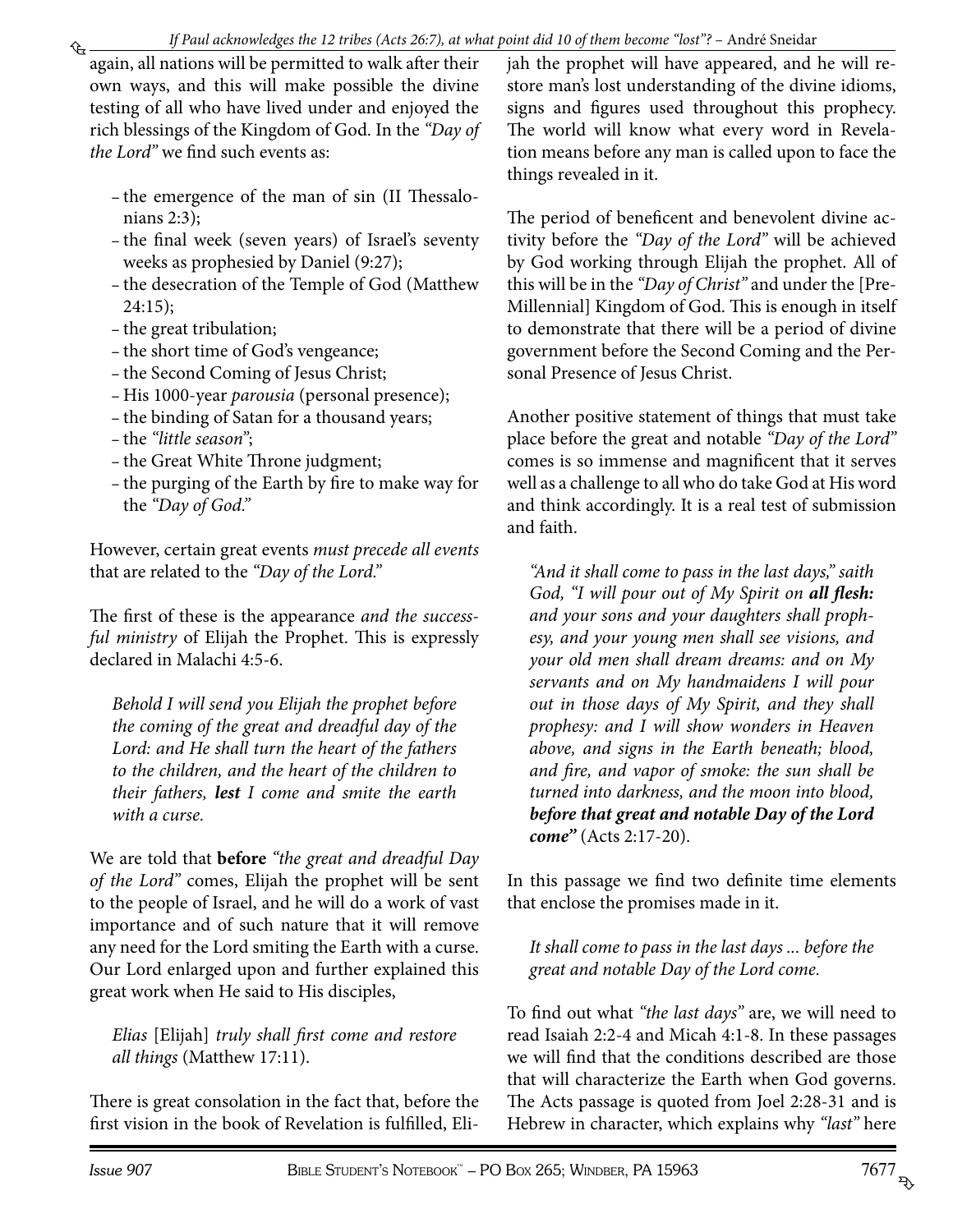*All is in perfect accord with the details of God's wise script.* – Clyde L. Pilkington, Jr.

<span id="page-5-0"></span>means *"resultant,"* or as the *Cambridge Bible* declares its literal meaning to be *"in the sequel of the days."*

There are at least ten specific prophecies, each one a promise of good, listed in Acts 2:17-20, all of which will be fulfilled to the letter in the last days, and before the great and notable (*epiphane,* manifest) *"Day of the Lord"* comes. No more positive words could be used to describe a time of divine activity before the fulfillment of the prophecies in Revelation begin.

One can be only amused at the vain struggles of those who try to stultify this passage, to make it say less than what it does, or to make it mean something different from what the Spirit has said. Since these words were spoken to *"Ye men of Judea,"* we are told that this limits *"all flesh"* to Israel. Preposterous! One may as well say that since Genesis 6:13 was spoken to Noah, that *"all flesh"* meant only him.

Then we are told that Acts 2:19-20 describe the Great Tribulation. If this is so, then the Great Tribulation is something that comes before the scenes of Revelation. And this would create two Great Tribulations; one *before* the *"Day of the Lord"* and one *in* the *"Day of the Lord."* They link these two verses with Revelation 6:12, never stopping to think that one of these events *precedes* the *"Day of the Lord,"* and the other happens in it. They cannot be the same event.

Such struggles against God's truth reveal a lack of submission to His Word. May we meet the test of believing what God has said here and recognize in this passage a description of divine activity, benevolent and beneficent in its character that comes *before* the *"Day of the Lord"* and *precedes* all events described in Revelation. This will call for a new concept of the last book in the Bible, and could make obsolete every



commentary on this oracle of God. But, may we be equal to this also!

God's future program for Israel and for the nations is first blessing followed by testing. The first great testing will come only after God has governed long. When God sees fit to remove all restraints and permits men again to walk after their own way, the true righteousness of the majority will be demonstrated and the hypocrisy of a minority will be revealed. This will result in an uprising against God on the part of some, and this is the revolt that must come *before* the *"Day of the Lord"* (*not* the *"Day of Christ"* as in *KJV*). We read of this rebellion in II Thessalonians 2:1-3, which I will literally translate as follows:

*Now we request you, brethren, in view of the Personal Presence of our Lord Jesus Christ, and our gathering together unto Him, that you be not quickly shaken from your mind nor be alarmed, either by spirit, or by word, or by a letter supposed to have come from us, saying that the Day of the Lord is present. Let no one deceive you by any means: for that day will not come until the rebellion occurs, and the man of lawlessness be unveiled, the son of destruction.*

The word translated *"falling away"* (*KJV*) here, and which I have translated *"rebellion"* is *apostasia*, which Septuagint usage demonstrates means a revolt. A record of this revolt is found in Psalms 2 and 83, and is spoken of as the rebellion in this passage.

Thus, the Word of God sets forth positive facts that indicate a period of divine activity that is no part of God's present Administration of Grace, but must precede the *"Day of the Lord."* All prophetic systems leave no time for this. The question we now face is whether we will preserve our traditions or come to grips with the Word of God. **bsn**

— *Seed & Bread,* #111 (*edited*)

**Topics:**

**Major:** Day of Christ; Day of the Lord; Israel, Future Restoration of; Kingdom; Pre-Millennial Kingdom; Prophecy *Minor:* Apostasy; Last Days; Revelation, the Book of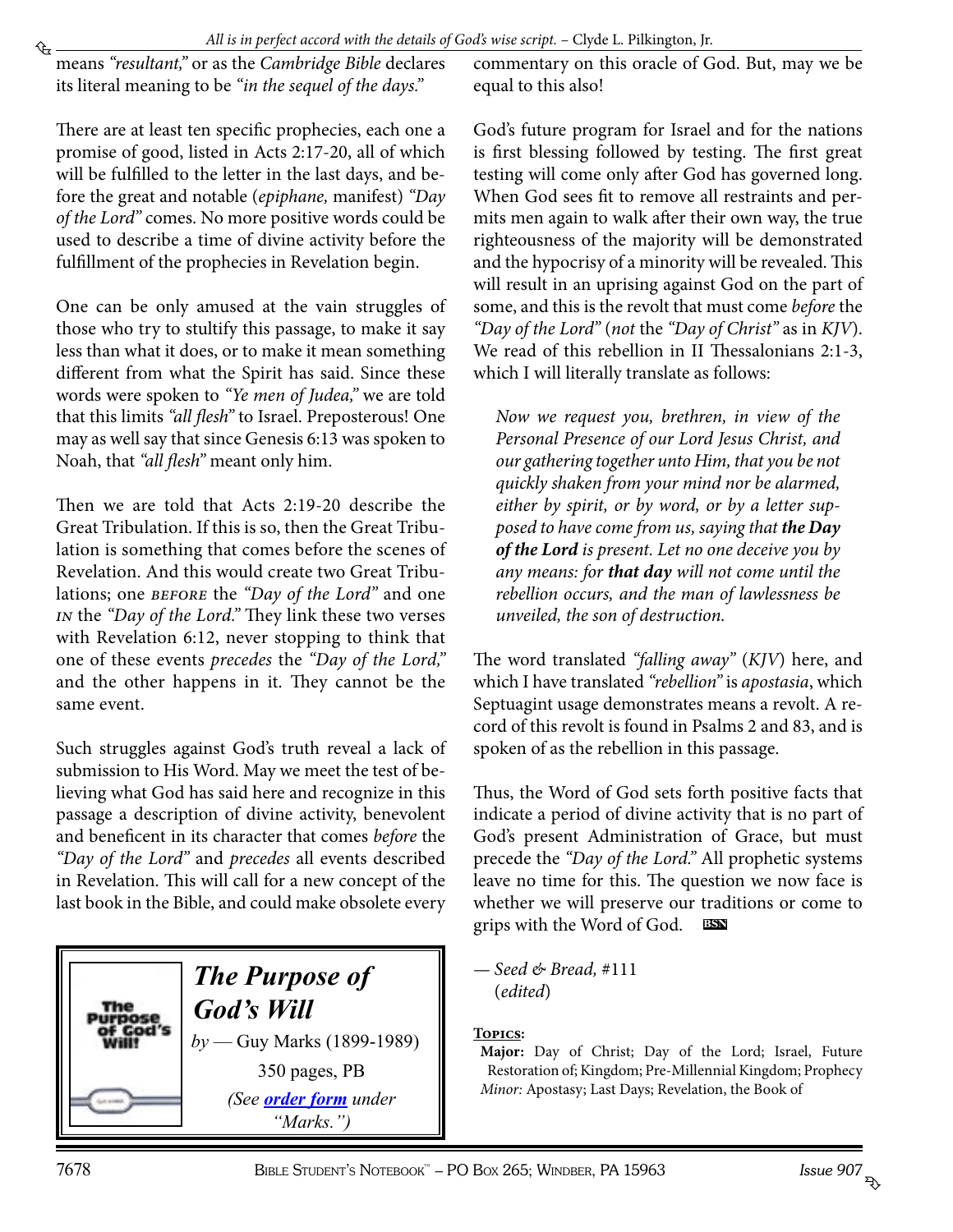<span id="page-6-0"></span>

#### **Substitution or Sacrifice?**

[*To D.R*.:] It is always very difficult to make paradigm adjustments: the transition from "substitution" to "sacrifice" is no exception. Challenging the erroneous view of "substitution" in no way diminishes the importance of Christ's *sacrificial* work at Calvary, and in fact, it brings it into its proper focus. The *death,* burial and resurrection of Christ is the foundation of Paul's gospel (I Corinthians 15:1-4). So, when "substitution" is exposed, it is not done so at the expense of the Gospel. Indeed, it exalts the true nature of the Gospel!

What happened at Calvary was the ultimate *"approach*  present" (Ephesians 2:8;<sup>1</sup> 5:2<sup>2</sup>), for which the entire Hebrew Scriptures testified, and prepared the way. It was not an angry deity punishing and killing Christ, as our substitute. Instead, it was the offering up sacrificially of Christ in love, Who was then in turn rejected and with wicked hands slain (Acts 2:23<sup>3</sup>). It was the entire story of a loving God and humanity at enmity with Him graphically demonstrated.

— Clyde L. Pilkington, Jr.

#### **The Opening of a New Dispensation**

[Edited Excerpt:] Ephesians-Colossians-Philippians<sup>4</sup> open the new dispensation and deal with Body, Head and New Hope.

In Paul's Letters one can see a going *"from glory to glory"* as far as spiritual truths are concerned (II Corinthians 3:18), a transition from hope to hope, and a transfer or lifting of practical matters concerning walk and congregational design.

The death of Christ for sin in I Corinthians passes into dying and rising with Him in Romans, and then being put in the over-heavenly in Ephesians.

The hope of the taking up of I Thessalonians 4 turns into the hope of Ephesians 1:18 and 4:4, being set with Him in the over-heavenly (2:6) and appearing with Him in glory (Colossians 3:4).

The appearing before Christ's judgment seat from II Corinthians 5:10 is now to be made holy and blameless without spot or wrinkle before Him; while the prize of I Corinthians 9:24 is replaced by the prize of *"the high calling of God"* (Philippians 3:14).

The practical municipal regulations of I & II Corinthians are replaced by those of Ephesians and Colossians.

— G.J. Pauptit  $(1889-1962)^5$ *Foursome to the Mystery* (translated from Dutch)

#### **bsn**

#### **Topics:**

**Major:** [*Substitution or Sacrifice?*:] Sacrifice; Substitution [*The Opening of a New Dispensation*:] Acts 28; Ephesians

**<sup>1.</sup>** *"For in grace, through faith, are you saved, and this is not out of you; it is God's approach present"* (*CV*).

**<sup>2.</sup>** *"And be walking in love, according as Christ also loves you, and gives Himself up for us, an approach present and a sacrifice to God, for a fragrant odor"* (*CV*).

**<sup>3.</sup>** "*… ye have taken, and by wicked hands have crucified and slain*" (*KJV*), or as the *CV* translates it "*assassinate*."

**<sup>4.</sup>** [*Editor:*] Most who came to see the Secret Administration included Philippians in with Ephesians and Colossians. It is easy to understand why they did so. Yet, rather than being a part of the Secret Administration, Philippians stood on the threshold of the grand Ephesian-Colossian writings. It was the gateway epistle to the Celestial writings of Paul. For a look at the unique nature of Philippians, see:

*<sup>–</sup> "Philippians: Paul's Pivotal Letter Pressing Toward the Mystery," Clyde L. Pilkington, Jr., [Bible Student's Notebook](http://www.biblestudentsnotebook.com/bsn788.pdf)* #788.

**<sup>5.</sup>** Pauptit was a student of E.W. Bullinger (1837-1913), an associate of A.E. Knoch (1874-1965) and Charles H. Welch (1880-1967), and a co-laborer of S. Van Mierlo (1888-1962) with whom he was co-editor of the Dutch monthly periodical *Uit de Schriften* (*Out of the Scriptures,* 1920-1960). He was author of numerous books, including: *Times of the Ages: The Scriptural Concept of "Eternity"* and co-author of *About the Mystery: Some Brief Explanations of the Great Mystery Revealed to the Apostle Paul.* See Pauptit's article:

*<sup>–</sup>* "The Difference Between the Heavenly and the Over-Heavenly Spheres," *[Bible Student's Notebook](http://www.biblestudentsnotebook.com/bsn841.pdf)* #841.